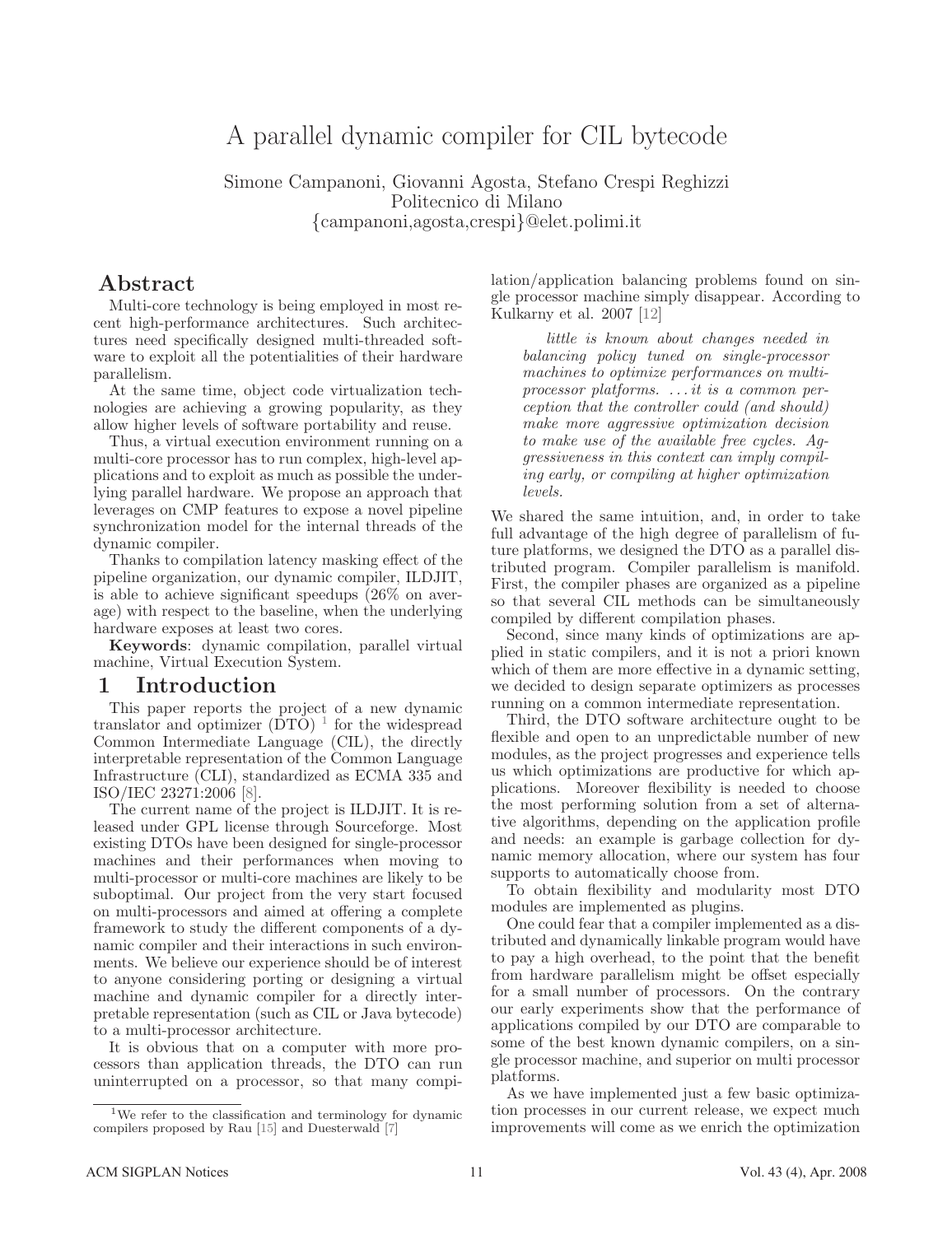set and we gain experience on the policy for triggering optimizations.

In this paper we report on single-thread applications, as the support for multiple  $C\#$  and Java threads is under development. The paper is organized as follows. In Section 2 we outline the execution model of ILDJIT dynamic compiler. In Section 3 we outline the DTO architecture, the intermediate representation and explain the parallel organisation of the compiler. Some finely tuned modules of the compiler are also described. In Section 4 we report the experiments and how they allowed us to tune performances and improve on the overall DTO structure. Some benchmarks are compared with other CIL systems. The conclusion lists on going developments and future plans.

# 2 Execution model

ILDJIT implements the Virtual Execution System (VES) leveraging on a Just-In-Time compiler for obvious performance reasons. The primary task is to translate each piece of CIL bytecode to a semantically equivalent target code to be directly executed by the hardware; ILDJIT adopts an intermediate representation called IR to support this translation.

## 2.1 Translation unit

Choosing the correct granularity for the translation process is especially important in a dynamic compiler [7]. A larger translation unit may provide additional optimisation opportunities, but also imposes a higher risk of compiling code that will not be executed. On the other hand, a smaller translation unit allows the compiler to output the translated code earlier, but heavily limits optimisation, forcing the compiler to generate additional code to cope with frequent interruptions of execution. Specifically, if the unit is smaller than an entire function or method, then the computation state must be explicitly saved when switching between parts of a function that belong to different compilation units. This is not needed if the unit is composed of one or more functions, since the function call boundary naturally defines a state to be preserved across the call (parameters and return values), while most of the local state can be destroyed (local variables of the callee). Other advantages that make the CIL method a good candidate for the role of translation unit are specific to the CLI. The metadata stored inside each CIL bytecode file assume the method as the main compilation unit, so that most information (local variables, stack size) is stored in a method-wise fashion.

Therefore ILDJIT uses the method as its translation unit. The choice of larger units is possible, and can be effectively achieved by method inline pass plugin.

## 2.2 Intermediate representation

ILDJIT has to optimize application code over different processing units (PU), which communicate using communication channels like shared memory or TCP/IP.

To this end, ILDJIT must sometimes move code across different PUs which may be connected through slow communication channels. Clearly, communication costs should be minimized. Next we explicit the

rationale for adopting IR as internal program representation shared on these communication channels.

CIL is not a good candidate for the internal representation of methods because the information needed to completely describe a method is spread on the metadata of its CIL container which also describes many other aspects of the entire program. Moreover, CIL provides a very compact representation of an entire program, but forces the compiler to access this representation in many unrelated points to collect the information needed by a single method. Nor would any machine code be a good candidate, as it would be too hardware specific. The translation cost for mapping a machine code onto a very different one would be unwarranted. It is well known from static compilation experience that many optimizing transformations are better performed on an intermediate representation than on machine code; the same reasons apply here.

We have therefore designed our own IR language, with two aims: first, to provide a very compact representation of individual methods by removing the dependences on CIL metadata streams; second, to offer a machine-neutral, register-based language, such that each construct has a clear and simple meaning. This has the advantage that optimizing transformations that rewrite IR are easy to specify and implement.

Translation is therefore split in two phases: first the CIL fragment is translated into IR, then IR is translated into the target machine code. Consider a method composing the CIL program given as input to the ILDJIT compiler. The method can be in the following non-overlapping *translation states*: CIL, IR, MACHINECODE and EXECUTABLE. A method is in CIL state, if it is present only in the CIL language; otherwise, if a method is in the IR state, it is present both in CIL language and in IR. In MACHINECODE state, a method is present in CIL, IR, and in the target machine code. Finally in EXECUTABLE state, the method is present in CIL, IR, and machine code and all the static memory used by it is allocated and initialised. To change its translation state, a method traverses the software pipeline next described in 2.3.

# 2.3 Compilation pipeline

Translations, optimization and execution of CIL code is managed by an internal software pipeline, designed to exploit hardware parallelism at various levels. To this end, compilation and execution phases are performed in parallel. Moreover ILDJIT exploits pipeline parallelism, to add another dimension of parallelism between compilation, optimisations, and execution phases.

In traditional Just-In-Time compilers, when execution jumps to a method not yet available in machine code, it pauses and translates it. Our dynamic compiler, given sufficient hardware resources, can produce methods in machine code before execution of the CIL program asks for them. In this case, program execution does not need to be paused to switch to compilation; the execution profile matches that of a statically compiled program in the optimal case.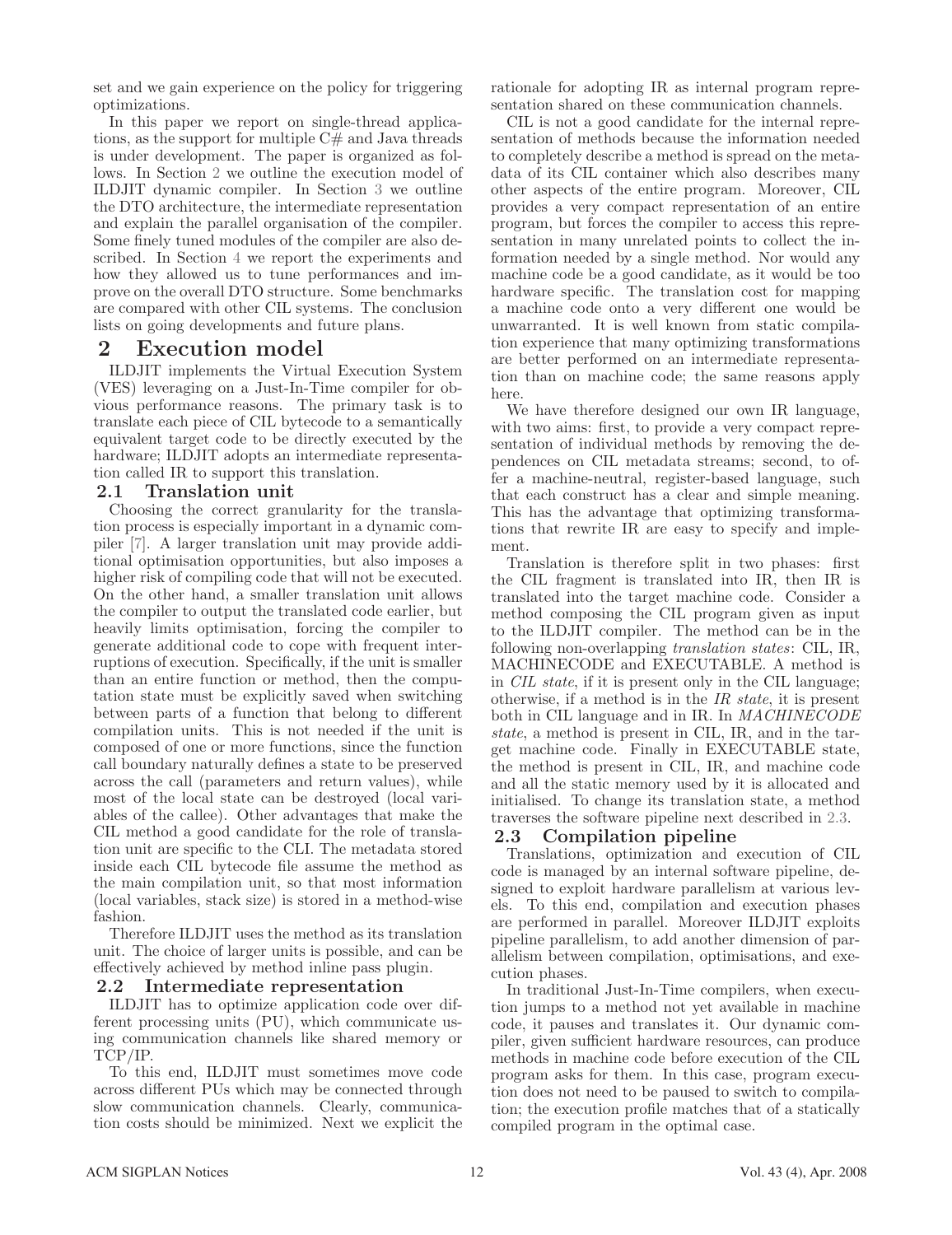

Figure 1: The translation pipeline model: on the left, the translation pipeline stages; on the right, the modules that implement the various stages; in the rounded boxes the state of the method code at the beginning of each stage

The pipeline model exposes five stages as shown in Figure 1 and explained in details in Section 3. All stages can be parallelized, if hardware resources are available. Each pipeline stage can be performed by several parallel threads, possibly running on different PUs', in order to simultaneously translate several CIL code pieces to IR. Similarly several translation steps from IR to machine code may run in parallel. The pipeline model is implemented by the Pipeliner module (see Section 3.4).

### 2.4 Linking

Since the entire program is not translated to target code at once, every dynamic compiler has the following linking problem: how to handle invocations of methods not yet translated. In this respect our DTO is rather classical. ILDJIT redirects invocations to the internal Execution engine module (see Section 3.3.2), which then calls the right internal modules responsible for translation; after that, it can re-link the freshly translated method to the rest of the program. This redirection mechanism is known as a trampoline. ILD-JIT resolves the linking problem by a lazy compilation [11].

Note that a trampoline has to be transparent to both caller and callee. While the caller is not supposed to perform any special check in passing parameters, the callee should not worry about the return value and the return address. The need for having different trampolines for each method (as opposed to a single dispatch function in static compilation) comes from this principle.

#### 2.5 Precompilation

As explained above, ILDJIT can prefetch CIL methods to translate and optimize them before their execution is demanded by the application. A critical decision is which method to compile ahead of time.



Figure 2: Adaptation of the precompilation frontier to the execution of the application code; the executing methods are in order: Main, m3, m4, m5; the threshold D is 2, constant.

Our simple yet effective selection criterion is based on method distance. We define the distance of a method  $M_i$  from the method currently in execution, as the shortest path over the call graph between  $M_i$  and the latter method.

ILDJIT monitors the executing CIL method and computes the distance to other methods composing the application. All the CIL methods within a threshold D distance from the current method are candidates for translation and optimization. The rational of the distance based selection criterion is rather obvious: a method at near to zero distance will be probably required in the near future for execution, therefore it should be promptly translated to machine code to avoid a trampoline stall. Conversely methods at greater distance not only are in no hurry for being translated, but have low probability of being requested in the future, because the call graph chain ignores conditions. The threshold  $D$  is adjusted at runtime depending on available free PUs'.

We define the precompilation frontier as the portion of the call graph of the application code, which has the following meaning: it includes the next candidate methods for compilation and optimization tasks. The precompilation frontier is a dynamic set, moving along with the executing method at a distance depending on the threshold D and available system resources. An example of precompilation frontier and of its adaptation to the evolution of the execution of the application is shown in Figure 2; in this example the system resources available are considered constant as the threshold D.

As more PUs become available, the precompilation frontier widens; a large frontier means ILDJIT compiles ahead of time many methods and then the probability of spending time inside the trampolines decreases. An example of precompilation frontier and of its adaptation to the system resources available is shown in Figure 3.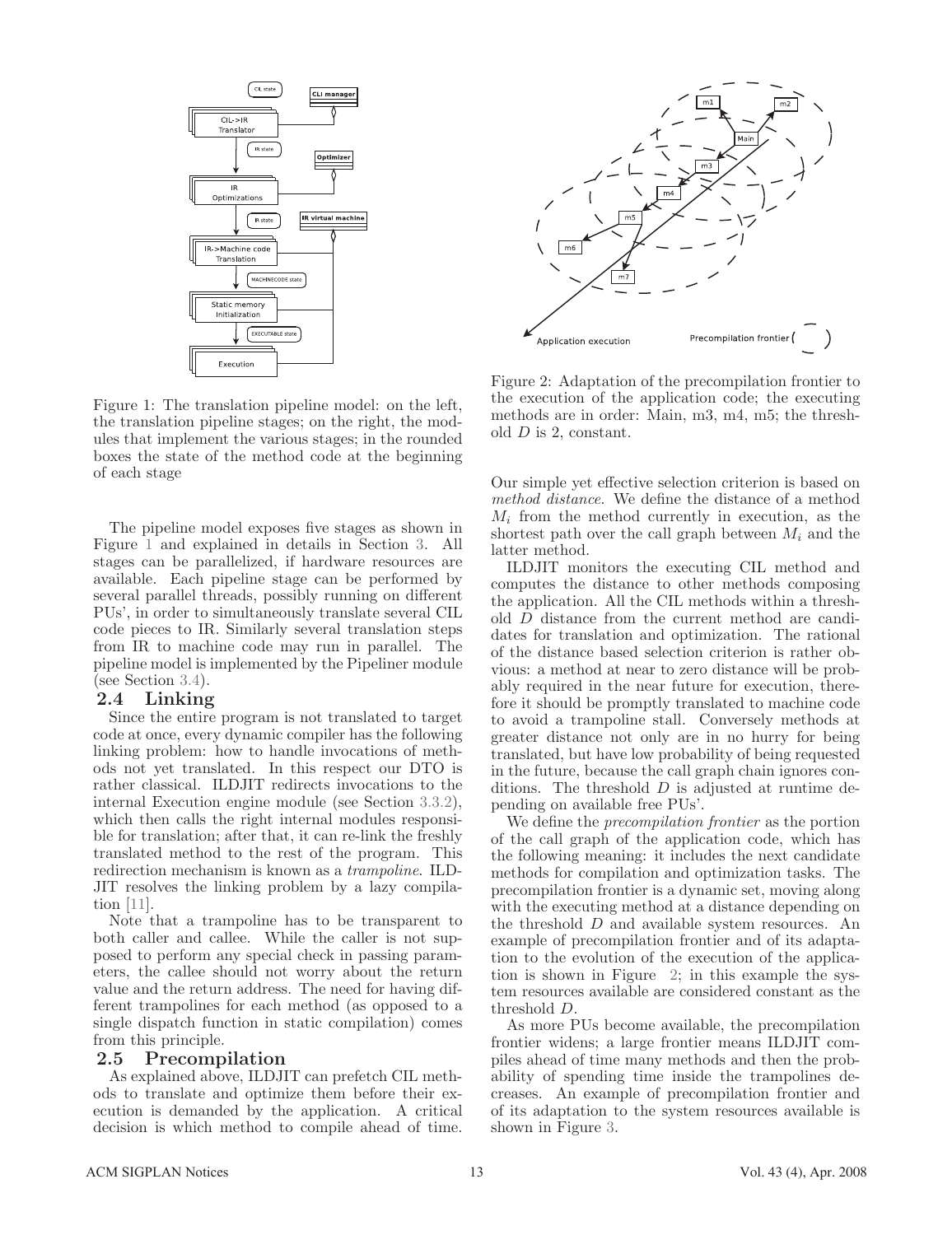

Figure 3: Precompilation frontier with adaptive threshold  $D$ ;  $D$  evolves from 2 to 3; the executing methods are in order: Main, m3.

## 2.6 Optimizations

ILDJIT allows optimizations both at IR and target code level. The rational is based on the observation that all the semantic information of the source program is available, higher-level transformation are easier to apply. For instance, array references are clearly distinguishable, instead of being a sequence of lowlevel address calculations [4]. An instance of transformation that is useful at each levels are the loopinvariant code motion; it can be applied at a IR level to expressions or at a target code level to address computations. The latter is particularly relevant when indexing multidimensional arrays [4].

Since different algorithms for code optimization use particular features of the underlying hardware, ILD-JIT can optimise the code that is going to be executed at the IR level, making a translation from and to the IR language, and at the target machine code level, making a translation from and to the target machine code.

IR to IR optimizers run as independent threads possibly on different PUs', or even on different machines connected by an IP network.

The decisions about when, where and how much to optimise each CIL method are taken based on the method distance concept (see Section 2.5).

In the future we expect to use profiling for identifying methods containing hot spots, as the first candidates for aggressive optimization.

## 3 Software architecture

The execution model described in Section 2 and shown in Figure 1 is implemented in the ILDJIT modular software architecture, composed by the following main blocks:

- Bootstrapper This is the first module executed at ILDJIT system startup time; it provides initialisation services for all system components.
- Pipeliner implements and manages the pipeline needed for translations, optimisations, and execution of CIL bytecode.
- CLI Manager provides the functionalities needed to implement the CLI architecture, including the translator of the CIL bytecode, the layout manager for the CIL objects, the CIL core libraries and the loader/decoder of the CIL files.
- Optimizer implements the optimising transformations of IR methods.
- IR virtual machine It is the core module, responsible for translating IR code to machine code, and for running the target code.
- Garbage collector All memory used by ILDJIT , both in execution and compilation phases, is allocated and managed by this component.
- Threads manager This module manages the CIL threads by grouping and scheduling them on PUs.
- Policies This module implements various policies that ILDJIT has to use inside dynamic compilation phases (e.g. optimization policy).
- Profiler Profiling functionalities for the various modules of ILDJIT dynamic compiler are provided by this module.
- Tools All generic tools exploited by the ILDJIT dynamic compiler are implemented inside this module.

For a complete description see [1]. The dependences between the ILDJIT's modules are shown in Figure 4. The dependences to the Tools, to the Profiler and to the Garbage collector are left implicit.

Each main block is further modularised, though different approaches to modularisation have been chosen, depending on the typical use of a module:

- Dynamically loaded shared library This choice gives the highest degree of flexibility, allowing the module to be loaded at runtime, if available. It is therefore employed for all components that can be freely replaced, added or removed from the system. Our dynamic compiler is designed to be easily extendible: the use of dynamically loaded shared libraries allow the implementation of a plugin framework, making the dynamic compiler customisable for a specific application domain [14] (e.g. for multimedia component).
- Statically loaded shared library Some core components need to be present at all times in the system, yet they are used by several subsystems that can run on different processors. In this case, statically loaded shared libraries allow a good degree of flexibility, while removing unnecessary loading overheads [14].
- Internal module Core components that are not shared between subsystems are implemented as static libraries for maximum efficiency.

The rest of this Section describes in greater details the most significant modules.

## 3.1 CLI manager

The CLI manager has the task of managing the CIL bytecode as specified by the ECMA-335 standard [8]; for this task it has to: load and decode the CIL files; translate CIL methods to our IR language; layout the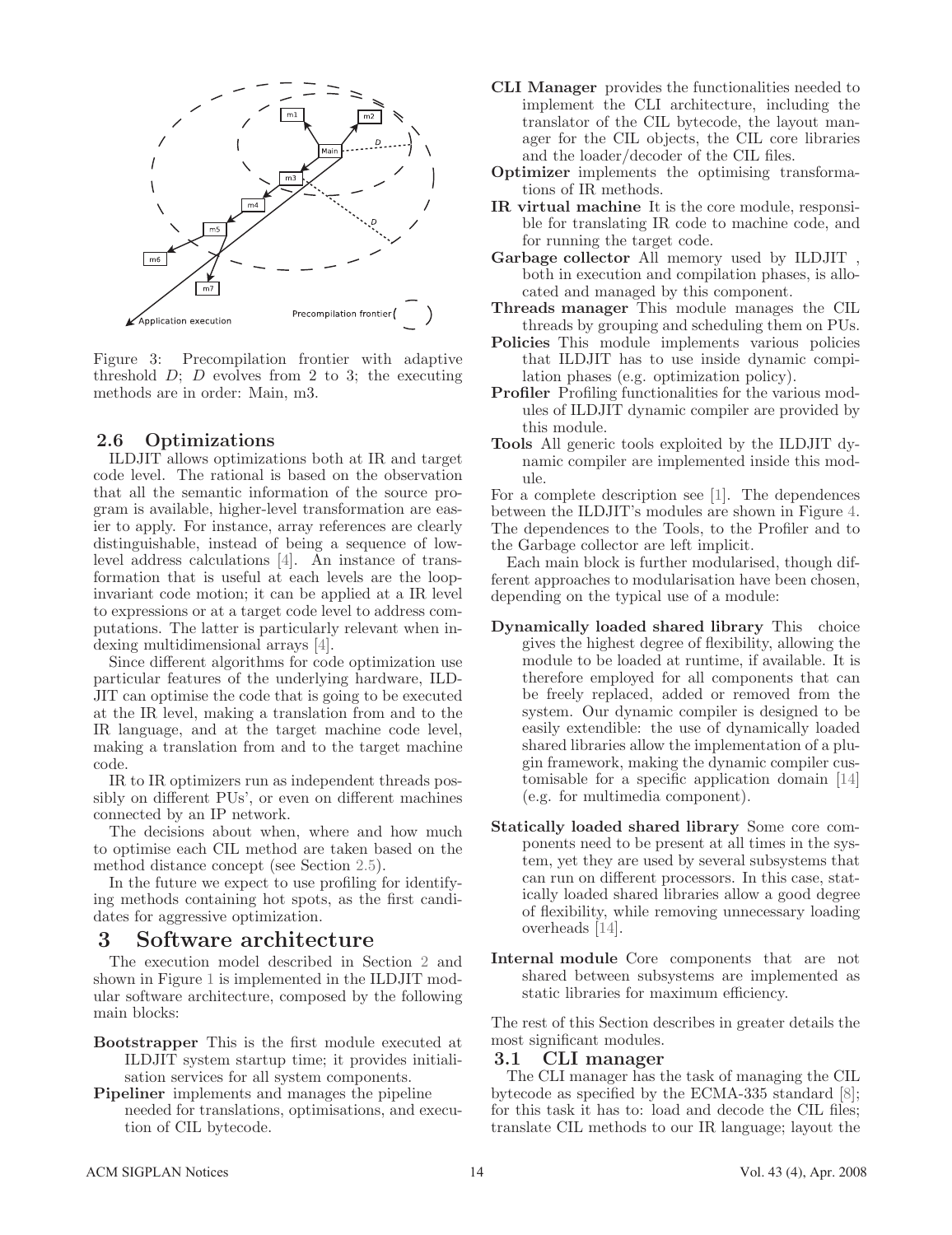

Figure 4: Class diagram of ILDJIT system



Figure 5: Class diagram of the CLI manager module

instances of the CIL classes; and provide the implementations of the various internal calls of the  $C#$  base class library. The software architecture of the CLI manager is shown in Figure 5.

The loading and decoding tasks of the CIL files are performed using external modules (plugins) since these tasks can be implemented in many different ways with different pros and cons. ILDJIT currently includes two such plugins: the ECMA decoder, and the Embedded ECMA decoder. The first plugin uses a full caching policy for the decoded information, thus decoding every file only once. The embedded ECMA decoder, on the other hand, does the decoding on demand, and only keeps a limited cache. The two plugins thus target different platform types: the first is suitable for desktop/high-end systems, while the latter is suitable for memory-constrained embedded systems. As opposite, the ECMA plugin needs to decode and load each CIL file only once because it keeps every information in memory.

The translation of CIL methods to IR is performed by an internal module that converts the stack based CIL language to the register based IR language.

The layout manager computes and caches the memory size of each object type, and provides this information to the runtime exception engine.

The ECMA-335 standard describes the CIL core libraries usable by the CIL programs to perform their tasks. These libraries for the most part are implemented in C# language as external libraries. ILDJIT currently uses the C# implementation of these libraries developed within the Portable.NET



Figure 6: Class diagram of Optimizer module

project [16]. Some CIL methods (e.g. the methods in the System.Reflection namespace) have to be provided by the virtual machine. We have implemented these methods natively for performance reasons.

#### 3.2 Optimizer

This module implements the optimisation phase for IR methods composing the application. The software structure of this module is shown in Figure 6.

In traditional dynamic compilers, the time spent for code optimisation adds to the total time needed for application program execution; this happens because optimisation time does not overlap with translation and execution time. To avoid lengthy optimization of rarely executed methods, a dynamic compiler needs an optimization policy to decide the best level of optimization of each method undergoing translation. In ILD-JIT too the problem exists but is less critical, since the time spent by optimisers can be partially overlapped with the translation and execution time, because such activities may run on different PUs.

We have chosen to encapsulate the optimization policy decision inside the policy module; currently we have provisions for eight optimisation levels: from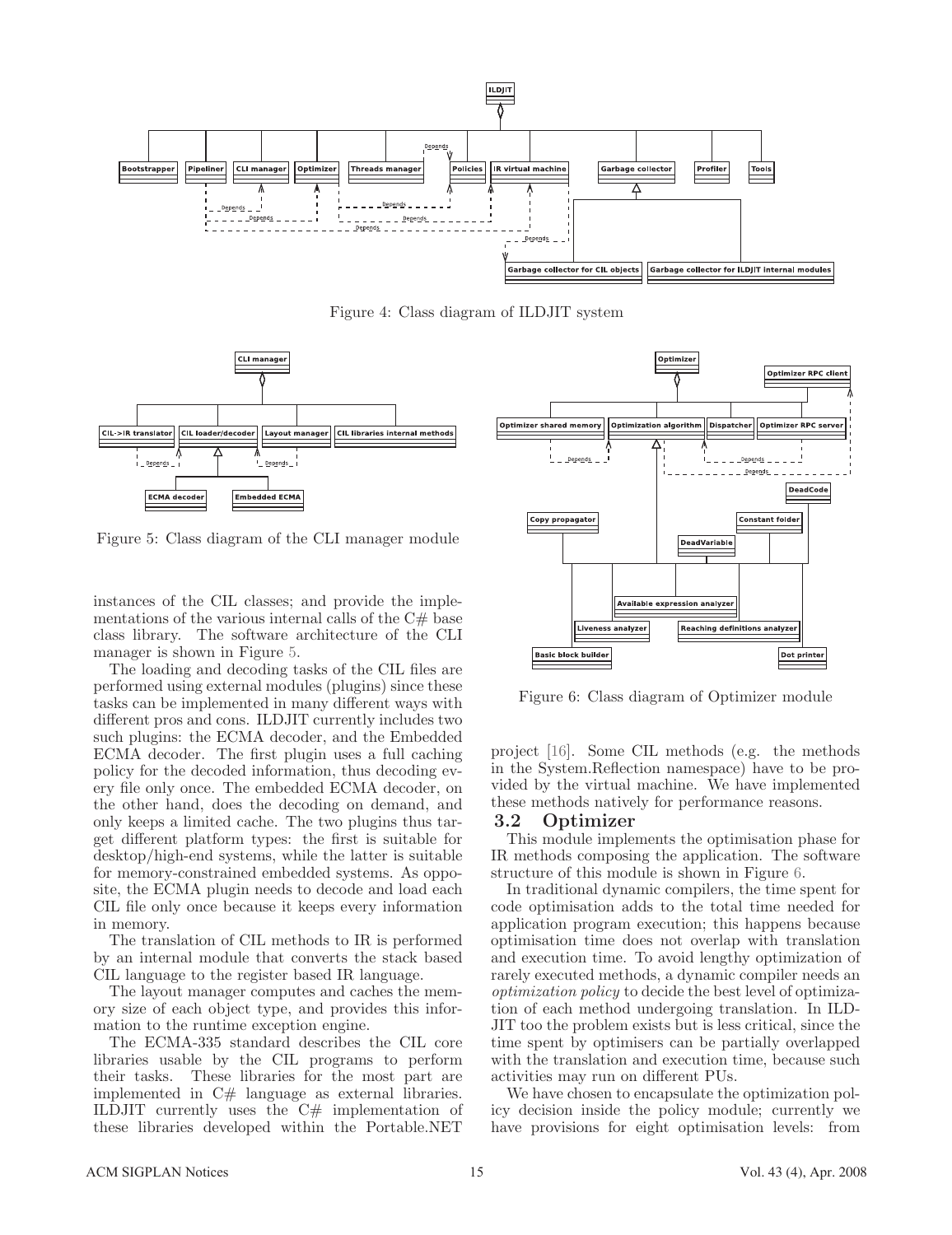

Figure 7: Class diagram of the IR virtual machine

standard optimization like constant propagation, constant folding and dead-code elimination to the last level, where all the optimisation algorithms implemented inside ILDJIT system are used. The current policy works in the following way: if the execution of the application code is waiting the translation of a method (inside a trampoline), the method is placed inside the first optimisation level, otherwise there is a heuristic to choose the right level, which is based on a back-propagation neural network. The network was trained off-line using several benchmarks.

Since the variety and number of possible optimisers are large and dependent on application and on target hardware, we have chosen to implement them by external plugins. The current release contains and the basic code transformations [3] [20] and the basic data flow analysis algorithms.

The IR methods to be optimised may reside on different machines connected by an IP network or on different PUs' connected by shared memories; in the former case we use the ONC RPC model for communication, [14] [18], in the latter we use simple, user-space, shared memories. The choice of the Inter Process Communication (IPC) protocol is automatically taken by the policy module of ILDJIT. Currently we have implemented and are evaluating the following policy. If, when the choice is due, any PU is idle, it is assigned to run the IR optimizer using shared memory as communication channel. Otherwise ILDJIT uses the remote machine for the optimization task through ONC RPC communication channel.

#### 3.3 IR virtual machine

The IR virtual machine implements the entire virtual machine for our IR language. Due to its complexity, the module is further divided into five submodules, as shown in Figure 7: translating code from IR to machine language; managing the integration between different translation units; managing exceptional behaviour in the executed code; initialising the static memory; fetching information about IR data types and/or IR methods.

#### 3.3.1 IR - Machine code translator

The  $IR \rightarrow Machine\ code$  translator submodule translates a method from its IR representation to the equivalent target machine code. This submodule is called by the Pipeliner (see Section 3.4) module according to its policy.

The virtual machine relies on Libjit [17], a JIT compilation library, currently available for x86 and Alpha, to provide the final steps of translation from IR to machine code. IR was designed to be compiled as quickly as possible using Libjit, or similar macroprocessing tools, thereby minimising the overhead of translation to the target machine. Additional targets can be supported by re-targeting Libjit. This module converts the IR method to the format required by Libjit library, then exploits the API of this library to generate machine code.

All the classic optimizations available using the machine code [4] are performed on this phase.

## 3.3.2 Execution engine

The Execution engine submodule is in charge of executing the machine code of the application. It ensures that the execution of a method is stopped if it jumps to another method not present in machine code. It implements this functionality by trampolines (as explained in Section 2.4). Inside trampolines, the Execution engine calls the Pipeliner to insert into the software pipeline the current method, then waits till it exits from this pipe, thus indicating its readiness for execution.

As already explained, translation and the execution may run in parallel.

#### 3.3.3 Exception manager

The exception manager module implements the mechanism to handle the exceptions thrown by method execution [9]. The implementation is based on long jump machine code instructions.

#### 3.3.4 IR information fetcher

This module provides functionality of fetching information about IR data types and/or IR methods. There is a necessity of fetching these kind of information for the IR methods optimizations; for instance, an in-lining optimization needs information about another IR method rather than the current in analysis.

This module includes an RPC server because the Optimizer module (see Section 3.2) can have necessity to fetch information on IR data types and/or it can have necessity to fetch different IR methods (for example for in-lining optimization purpose).

#### 3.3.5 Static memory initializer

This module dispatches the code needed to initialise the static memory of the application code. For example, if a program uses a static memory, then there can be a CIL method for its initialisation (usually called cctor) which it has to be called before the its first memory use.

In ILDJIT static memory is initialized just before the first use (lazy policy). The translation of a CIL method  $M_i$ , which is the first one that dynamically uses a static memory element, produces a list of other CIL methods, which are needed for the initialisation of the element. These methods may be then translated to machine code and executed by this module just before the execution of  $M_i$ .

Notice that the software pipeline (see Section 2.3) ensures that static memory is always initialised before its first use.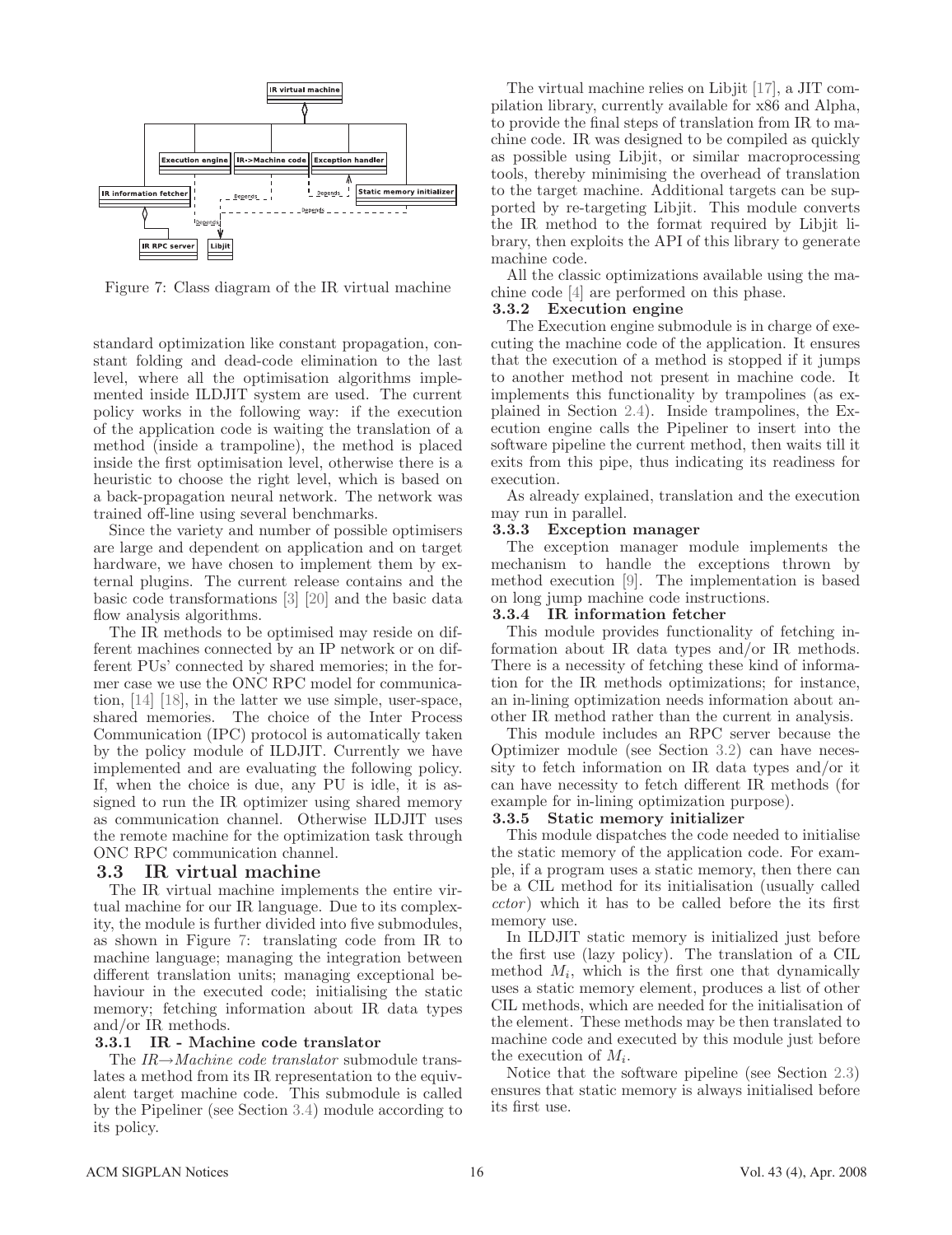

Figure 8: The Pipeliner's structure: in the middle four groups of boxes represent four groups of threads, each one assigned to a compilation task; on the right, the modules that implement the various compilation tasks

.

## 3.4 Pipeliner

The Pipeliner internal module implements the pipeline model described in Section 2. The model is organized by the threads depicted in Figure 8. As the organization is rather complex, we first describe it in four subsections: in Section 3.4.1 the algorithm for balancing the threads over the pipeline stages; in Section 3.4.2 the communication policy between the stages; in Section 3.4.3 how the Pipeliner inserts a new method into the pipeline; finally in Section 3.4.4 the calling convention for the Pipeliner module.

## 3.4.1 Threads balancing

The four groups of threads respectively implement the first four stages of the pipeline (Figure 1), as shown in Figure 8. At any time, the number of threads composing each stage of the pipeline is adaptively chosen, based on the current machine load where ILDJIT is running, and on the pending compilation workload to be supported. For each stage of the pipeline (except stage 4 static memory initialisation), the number of threads range between a minimum and a maximum; such values are set at bootstrap time. Then the Pipeliner dynamically adapts the number of threads for a stage using the histeretic model shown in Figure 9. The number of threads for stage  $i, 1 \leq i \leq 3$ essentially depends on how many methods are present in the stages from 1 to i.

On the other hand Stage 4 of the pipeline behaves differently from the others, because limiting the number of threads may cause a deadlock. A situation that



Figure 9: Histeretic pattern used for adaptation of thread numbers.

causes a deadlock is the following: we consider a maximum number of threads  $S$  for stage 4, we suppose there exist  $S+1$  CIL methods which initialise the static memory and we suppose the call graph of the S CIL methods is a linear chain. To better explain why a deadlock exist, here is reported the actions performed by the system: ILDJIT starts putting the method  $M_1$ into the top of the pipeline and then repeats the following actions S times:

- the method  $M_i$  goes through the pipeline till the static memory initialization phase;
- a thread of the fourth phase of the pipeline is allocated for executing all the methods needed to initialize the static memory used by  $M_i$ ;
- $M_i$  uses a static memory which impose to execute the method  $M_{i+1}$  before its execution;
- the method  $M_{i+1}$  is push on top of the pipeline synchronously (see Section 3.4.4);

When ILDJIT put on top of the pipe the method  $M_{S+1}$ , then there is no more thread at the fourth stage.

As the above example shows, we cannot bind the number of threads of the last stage of the software pipeline; for this reason we allow the number of these threads increase as much as the compilation workload request.

#### 3.4.2 Inter-thread communication

Communication between the stages of the pipeline is implemented by means of FIFO software pipes residing in shared memory. Note the FIFO policy does not guarantee that the methods enter and exit the pipe in the same order. This out-of-order phenomenon is however irrelevant, since the Pipeliner does not make any assumption on the ordering of the methods under translation.

#### 3.4.3 New method insertion

The input to the Pipeliner is a method composing the application code.

The method should enter the pipe at a stage, depending on its translation state (introduced in Section 2): for example, if the method is already in IR-CODE state, the first stage is skipped. A method in CILCODE state has been loaded, but not translated to IR. Therefore, it enters the FIFO channel for the CIL threads. A method in state IRCODE has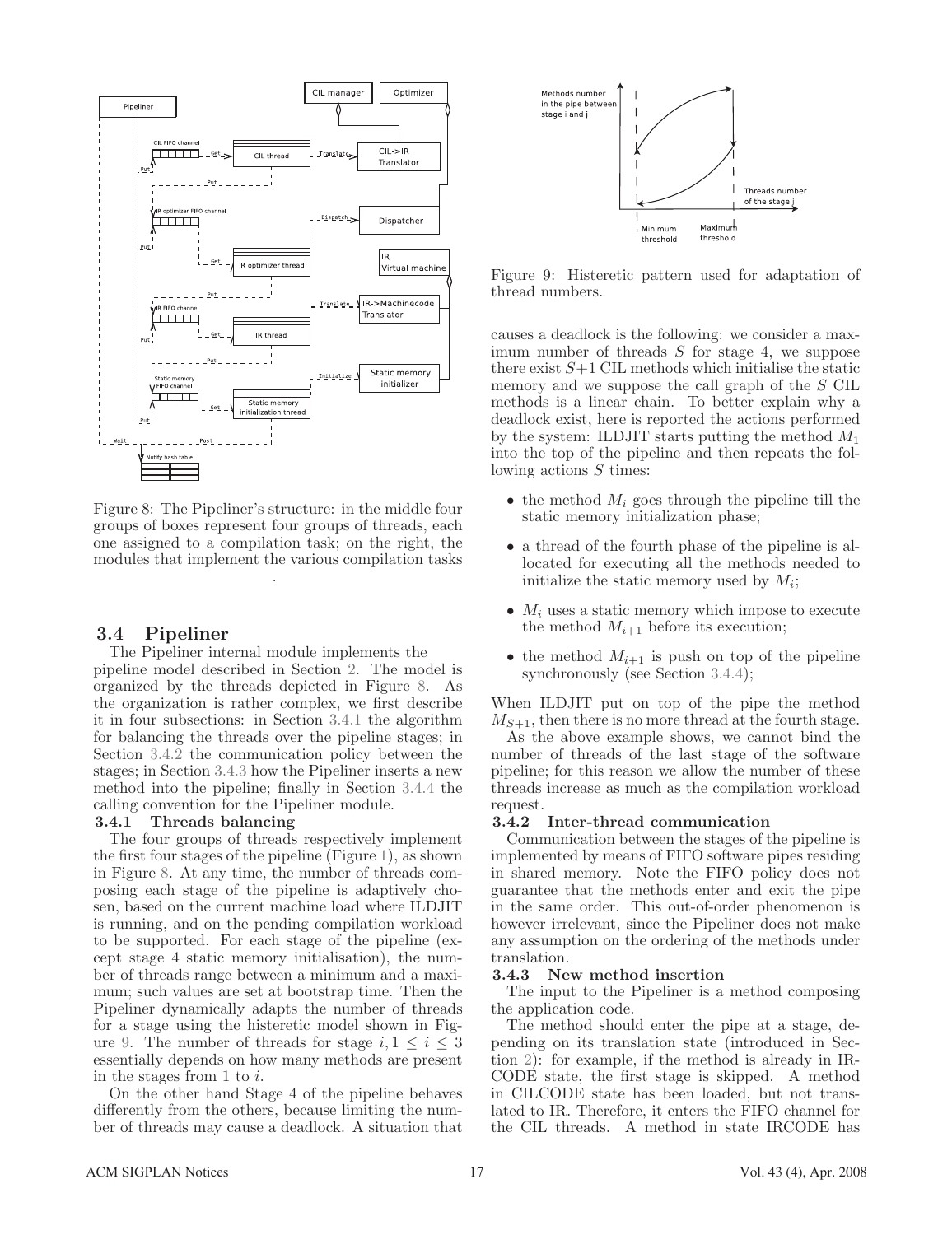been translated to IR, but not to machine code, and a method in MACHINECODE state is ready for execution. Methods in IRCODE state enter the FIFO channel for the IR optimizer threads. Methods in MA-CHINECODE state enter the FIFO channel for the Static memory initialisation threads. Methods in EX-ECUTABLE state bypass the pipe to its end.

#### 3.4.4 Calling convention

To translate a method, the Pipeliner can be called synchronously or asynchronously; in the first case, control returns to the callee only when the method is ready for execution. In the second case, the Pipeliner puts the method on the right pipe, as explained in Section 3.4.3, and returns immediately to the callee. Synchronous calls are performed by the Execution engine module of the IR Virtual Machine 3.3.2 in order to translate methods that must be immediately executed. Asynchronous calls are performed by the CIL→IR translator 3.1 for methods that can bear a translation delay; if there are enough computational resources, such methods too will be translated, since they are likely to be needed soon (see Section 2.5).

## 3.5 Garbage collector

The garbage collector module provides a range of memory management functionalities. The simplest service is to allocate portions of memory to programs at their request, and to free them for reuse when no longer needed. A portion of memory can be declared useless automatically or explicitly. Memory requested to the garbage collector belongs to two sets: first, the memory requested for the internal modules of the dynamic compiler; second, the memory requested by the execution of the application program, which therefore contains only instances of CIL classes. The two memory sets expose different characteristics. A chief difference is that, while the memory used for the internal modules of the dynamic compiler can be freed explicitly by ILDJIT, the memory used for CIL objects has to be automatically freed, without any explicit notification coming from execution of the application. Such differences, as well as other ones, motivate our split of the memory manager into two tasks, each one applying different algorithms tuned to the different requirements.

Since a garbage collector can be implemented in many different ways, we have implemented this functionality by external modules.

An interface called *GarbageCollectorInterface* exposes the methods that each garbage collection plugin has to implement; such plugin can be used for both memory set, but two heaps exists in any case for the two memory sets. The interactions between the IR virtual machine and the garbage collector are bidirectional. The garbage collector could have necessity of calling the VM for the following reasons:

- to request the computation of the root set  $[21]$ ;
- to retrieve the list of objects referenced by the one given as input;
- to check if an object can be moved from a memory location to another one (there can be this kind of



Figure 10: Class diagram of the Garbage collector module for CIL objects

constraints on some objects [8]);

• to call finalizer methods for the objects marked as garbage by the garbage collector itself.

These four tasks are demanded to the VM because the garbage collector does not known:

- the stack frame of the methods to compute the root set; in fact only the IR virtual machine knows this kind of information (see Section 3.3);
- the layout of the objects to compute the list of objects reachable at one step by a generic object; in fact only the CLI manager knows this information (see Section 3.1);
- how-to translate and execute a CIL method, in fact the execution of a method can be performed only by the IR virtual machine (see Section 3.3).

All the memory references are given to the garbage collector by their references because some collection algorithms needs to move objects over the heap automatically managed [21].

Because memory management greatly affects performances, we have four garbage collectors, suited to different situations, as shown in Figure 10. The first three are our implementations. MarkAndSweep implements the mark and sweep algorithm [21]; Shifter is our implementation of the mark compact garbage collector algorithm [21];  $Copy$  implements the copying garbage collector algorithm [21]; finally, Bdw is a wrapper for the garbage collector of Boehm, Demers and Weiser [5]. The default configuration uses Bdw to manage the memory needed by the internal modules of the dynamic compiler and the Shifter for the instances of CIL classes.

# 4 Experimental evaluation

In this section we describe the experimental evaluation of ILDJIT dynamic compiler giving the following information:

- The execution times spent by ILDJIT using one or two hardware cores.
- The profiling information of ILDJIT for each compilation task; this information are needed to show where the system spends most of its time.

For this purpose we have chosen a set of singlethread benchmarks written in CIL bytecode, because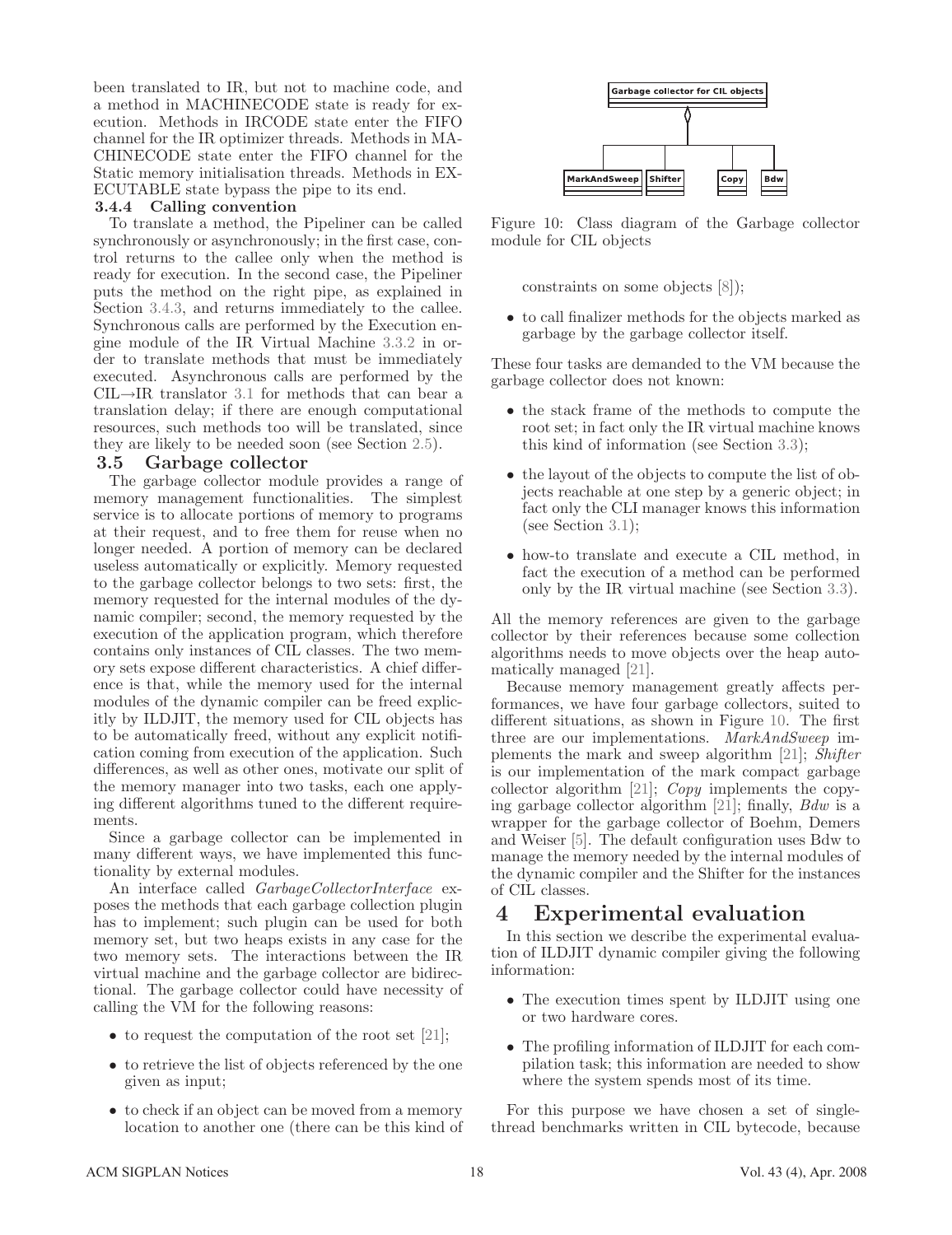

Figure 11: Total execution time spent by ILDJIT to run the Java Grande benchmark suite; the speedup in the 2 cores hardware configuration is due to the compilation phase overlapping done by the VM

our primary goal is to show the speedup that has been obtained implementing the VES virtual machine as a multi-threads system organized in pipeline.

We have chosen the benchmark suite Java Grande, which is a set of programs written using the  $C#$  language (hence translatable to CIL bytecode), part of the Java Grande Forum Benchmark Suite [13] [10].

#### 4.1 Experimental Platforms

We performed our experiments on the same two cores machine, enabling or disabling a PU: Intel Core 2 Duo at 2.4 GHz, 2MB of L2 cache, 1GB of ram.

For the first experiment we use only one core of the machine. Since in this case the machine does not offer hardware parallelism, some little overhead for the execution of ILDJIT is confirmed as expected: in fact a multi-threads system needs time for synchronization between threads, without taking much benefit from parallelization.

For the second experiment we use two cores, which produce a significant speedup of our dynamic compiler.

# 4.2 Experimental results

Figure 11 shows the execution time of ILDJIT running the benchmark suite. All reported timings are median elements over 20 runs on an otherwise idle machine. The execution time shown in Figure 11 diminishes by 26.634% on the average, using two cores.

As Figure 12 shows, on a single processor machine ILDJIT spends most of time executing the target machine code and optimising the IR methods. Figure 13 shows that two cores are sufficient to overlap the trans-



Figure 12: Time spent by ILDJIT over the compilation, optimization and execution phases using a single core; the translation from IR to machine code is less than 0.1%



Figure 13: Time spent by ILDJIT over the compilation, optimization and execution phases using two cores; the translation phases are less than 0.4%